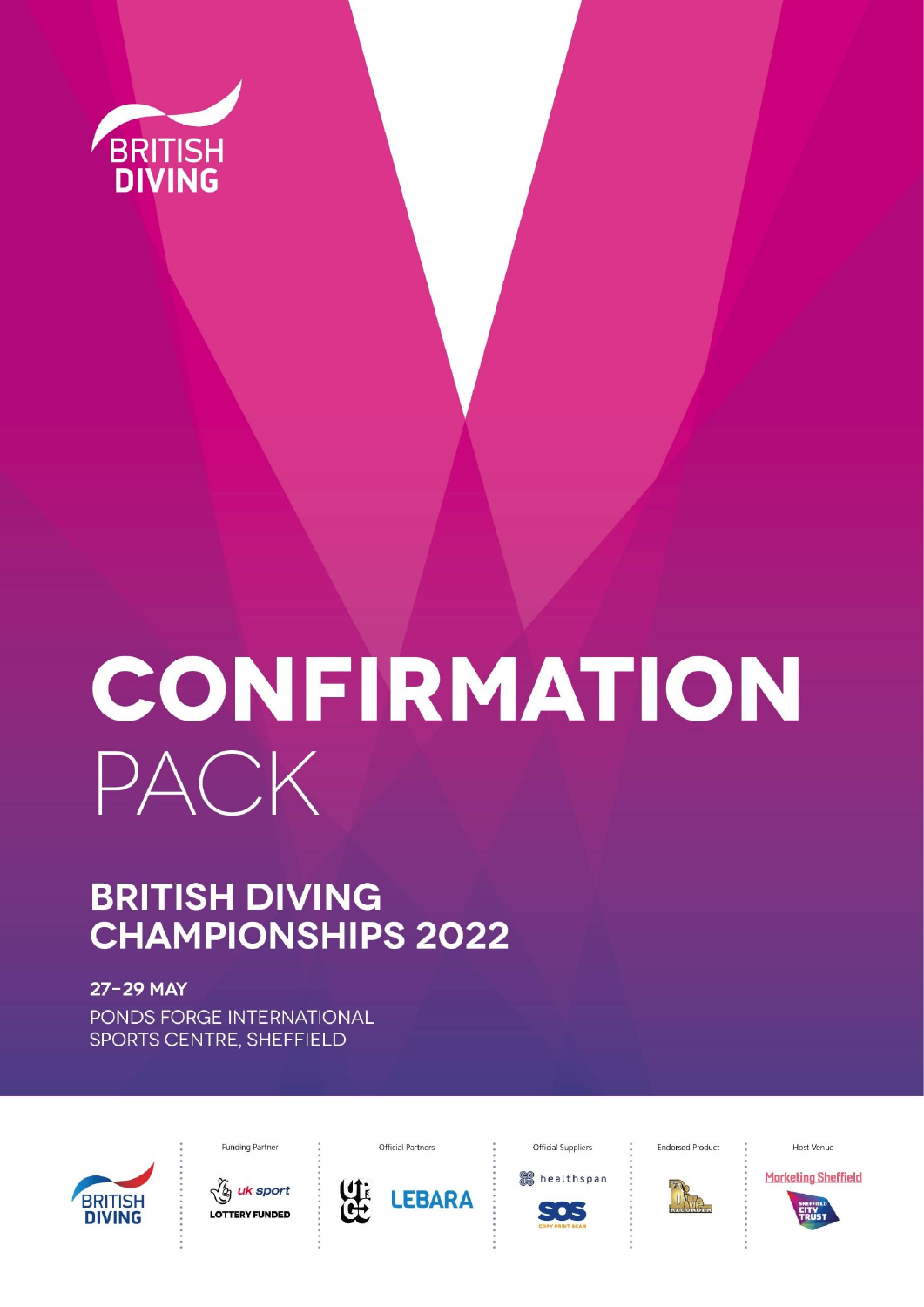

PONDS FORGE INTERNATIONAL SPORTS CENTRE, SHEFFIELD 27-29 MAY

#### **CONTACT INFORMATION**

| Event Manager: | <b>Isobel Griffiths</b>       |
|----------------|-------------------------------|
| Email Address: | isobel.griffiths@swimming.org |
| Phone Number:  | 07583 015581                  |
| Address:       | <b>British Swimming</b>       |
|                | SportPark, Pavilion 3,        |
|                | 3 Oakwood Drive,              |
|                | Loughborough,                 |
|                | <b>LE11 3QF</b>               |

#### **THE VENUE**

Ponds Forge International Sports Centre Sheaf St Sheffield City Centre Sheffield S1 2BP

#### **KEY DATES**

Entries Open: Friday 29<sup>th</sup> May 2022 **Initial Entry Deadline:** Monday 9th May 2022 @ 17:00 Coach Application: Passes are now available to purchase [click here.](https://www.britishswimming.org/members-resources/coaches-passes/) You must have a valid poolside pass to gain access to deck. **Training:** 24<sup>th</sup> - 26<sup>th</sup> May 2022 **Technical Meeting:** Thursday 26<sup>th</sup> May 2022 @ 17:00 in the Diving Officials Room Competition: Friday 27<sup>th</sup> – Sunday 29<sup>th</sup> May 2022

#### **TRAINING AND COMPETITION**

| <b>Date</b>                                 | <b>Diving Pit</b>    | <b>Dry Dive</b> |
|---------------------------------------------|----------------------|-----------------|
| Tuesday 24 – Thursday 26 <sup>th</sup> May* | $9am - 6pm$          | $8am - 8pm$     |
| Friday 27 <sup>th</sup> May                 | 8am - 8pm and In     | $7.30$ am – 8pm |
|                                             | between competitions |                 |
| Saturday 28 <sup>th</sup> May               | 8am - 8pm and In     | $7.30$ am – 8pm |
|                                             | between competitions |                 |
| Sunday 29th May                             | 8am - 8pm and In     | $7.30$ am – 8pm |
|                                             | between competitions |                 |

**\***Training on the 24th, 25th and 26th May will be block training, with session times allocated per team to promote quieter sessions. See Appendix 1 for allocated training groups and times.

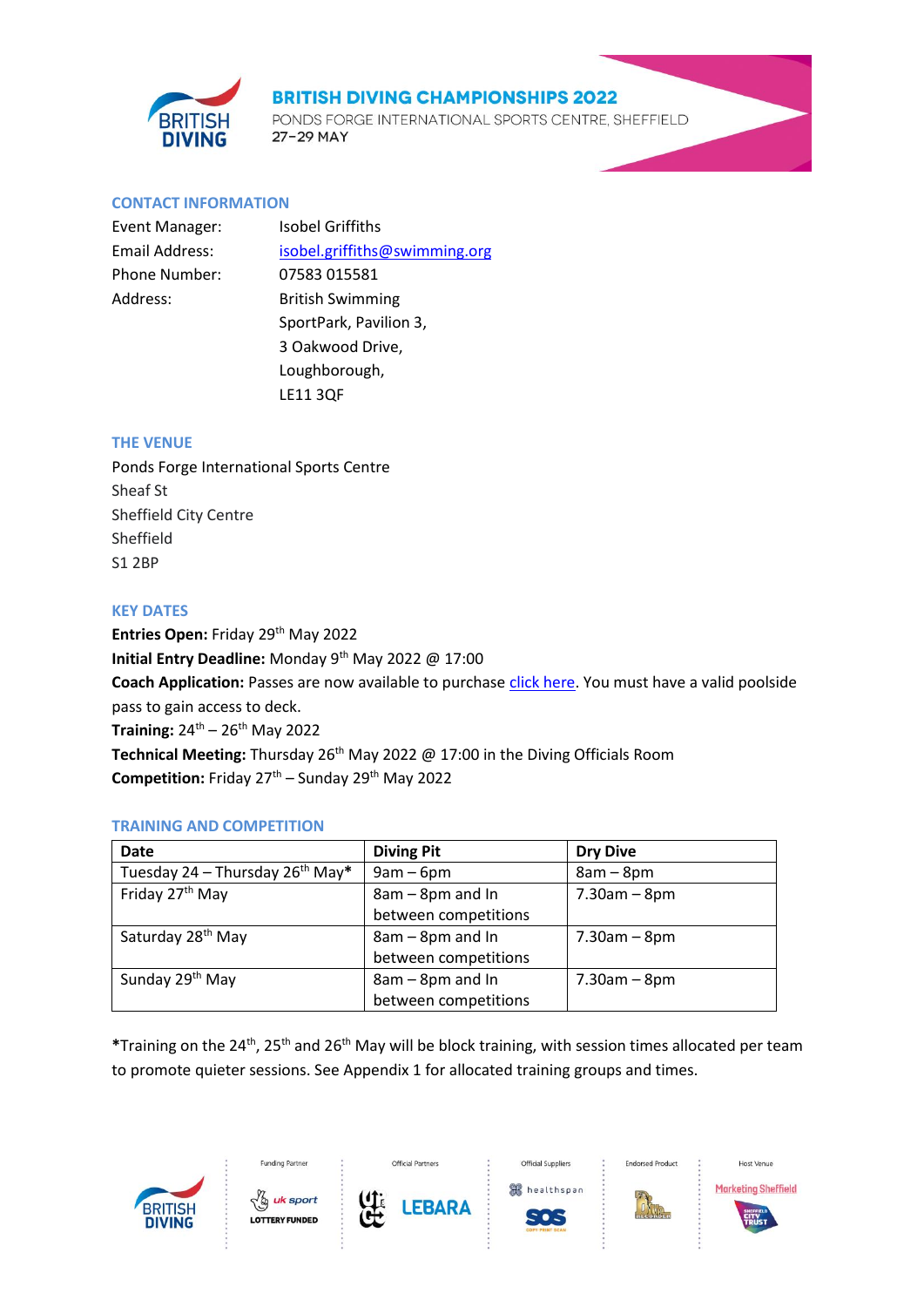

PONDS FORGE INTERNATIONAL SPORTS CENTRE, SHEFFIELD 27-29 MAY

# **SCHEDULE OF EVENTS**

*\*Session times are subject to change*

# **Friday 27th May 2022**

**Session 1 – 10:00** Women's 1m Prelim Men's 1m Prelim

**Session 2 – 14:10** Women's 1m Final Men's 1m Final

**Session 3 – 16:25** Women's 10m Synchro Men's 3m Synchro

# **Saturday 28th May 2022**

**Session 4 – 10:00** Men's 3m Prelim Women's 10m Platform Prelim

**Session 5 -14:30** Men's 3m Final Women's 10m Platform Final

> **Session 6 – 16:40** Men's 10m Synchro Women's 3m Synchro

# **Sunday 29th May 2022**

**Session 7 – 10:00** Women's 3m Prelim Men's 10m Platform Prelim

**Session 8 - 13:55** Women's 3m Final Men's 10m Platform Final





Funding Partner



Official Partners



Official Suppliers



**Endorsed Product** 



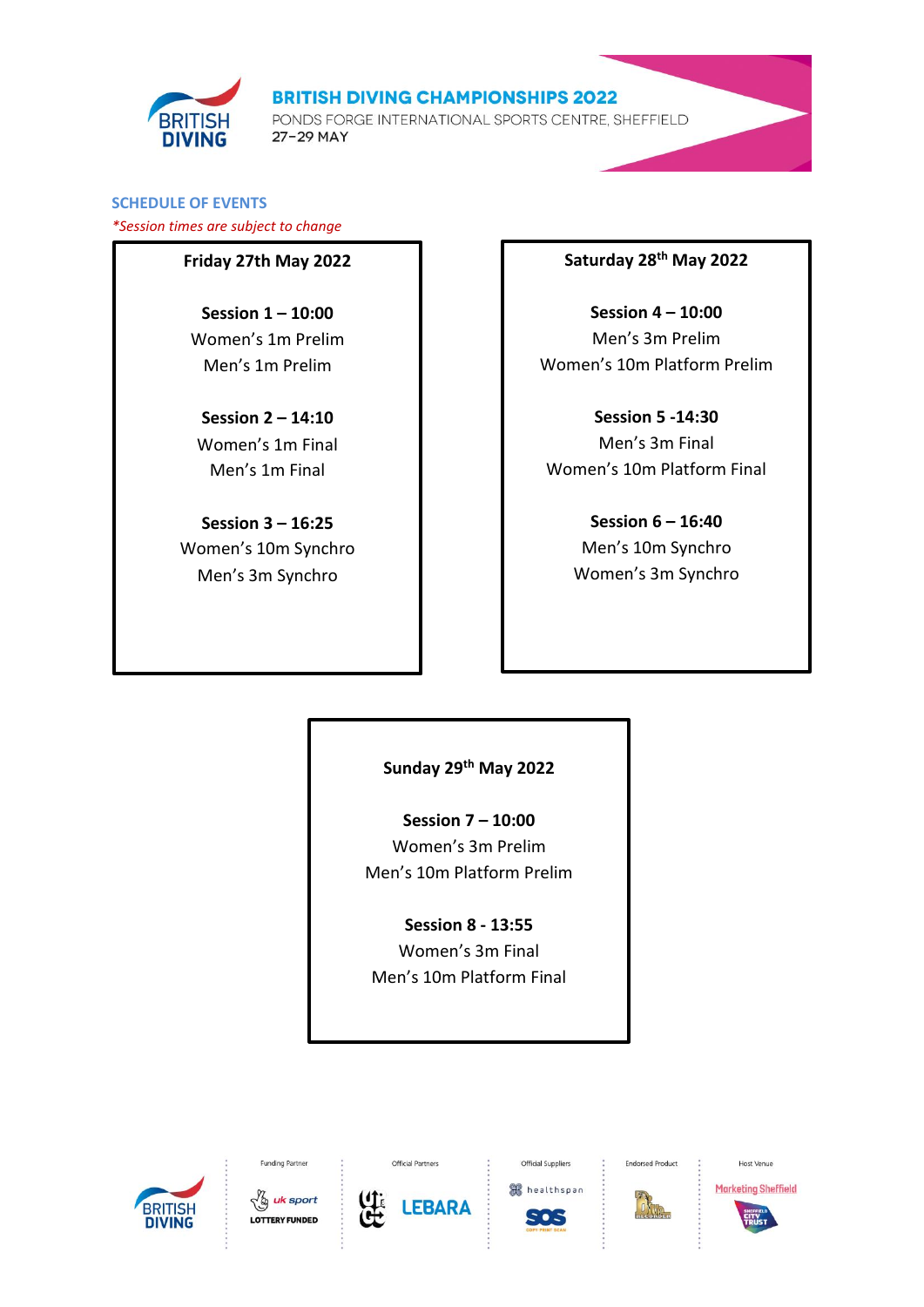

**BRITISH DIVING CHAMPIONSHIPS 2022** PONDS FORGE INTERNATIONAL SPORTS CENTRE, SHEFFIELD 27-29 MAY

#### **TECHNICAL MEETING**

The technical meeting will take place at **17:00** on Thursday 26th May in the Diving Officials Room by the Diving Pool of Ponds Forge International Sports Centre.

It is advised that a representative from each team attend to ensure that they understand the [conditions](https://www.britishswimming.org/events-and-tickets/british-diving-championships-2022/) for this meet and to be provided with important information relating to the event. Please be aware that in some circumstances, timings may be altered. As much notice will be given as possible of any changes.

#### **DIVE SHEETS**

Divers/Coaches are requested to submit dive sheets electronically, both for their own convenience and to minimize the chance of errors loading the data into the recording program. Coaches may make bulk submission of dive sheets on behalf of their divers by using the program DiveSheets with which they will already be familiar. Alternatively, individual divers may submit their own dive sheets on-line. Please agree with your coach which method you should use. To submit your dive sheets on-line there are two options:

- Either visit: **[www.diverecorder.co.uk/onlinesheets](http://www.diverecorder.co.uk/onlinesheets)** and follow the instructions, or
- if you have an Android phone or tablet, you can get the ADiveSheets app from this page on the DiveRecorder website: [www.diverecorder.co.uk/dive/android](http://www.diverecorder.co.uk/dive/android.php)

As soon as you complete either on-line submission method you will see a success/failure message. If you experience problems and need assistance please contact Jackie Laugher [\(jackielaugher@yahoo.com\)](mailto:jackielaugher@yahoo.com)

**Electronic submissions must be made by no later than Midnight on Wednesday 25 th May.** You will be asked to sign hard copies of these sheets at the venue, available from the recorders. If neither you nor your Coach are able to use the above electronic methods, you can submit a hard copy of your lists of dives to the Recorders. **The deadline for manual dive sheets is at the Technical Meeting on Thursday 26 th May.**

#### **CONDITIONS**

The conditions for entry into the British Elite Junior Diving Championships are available to view in the Entry pack saved on the British Swimming website under the coaches tab of the event pag[e here.](https://www.britishswimming.org/events-and-tickets/british-diving-championships-2022/)





**Funding Partne** 



**EBARA** 

healthspan





Host Venu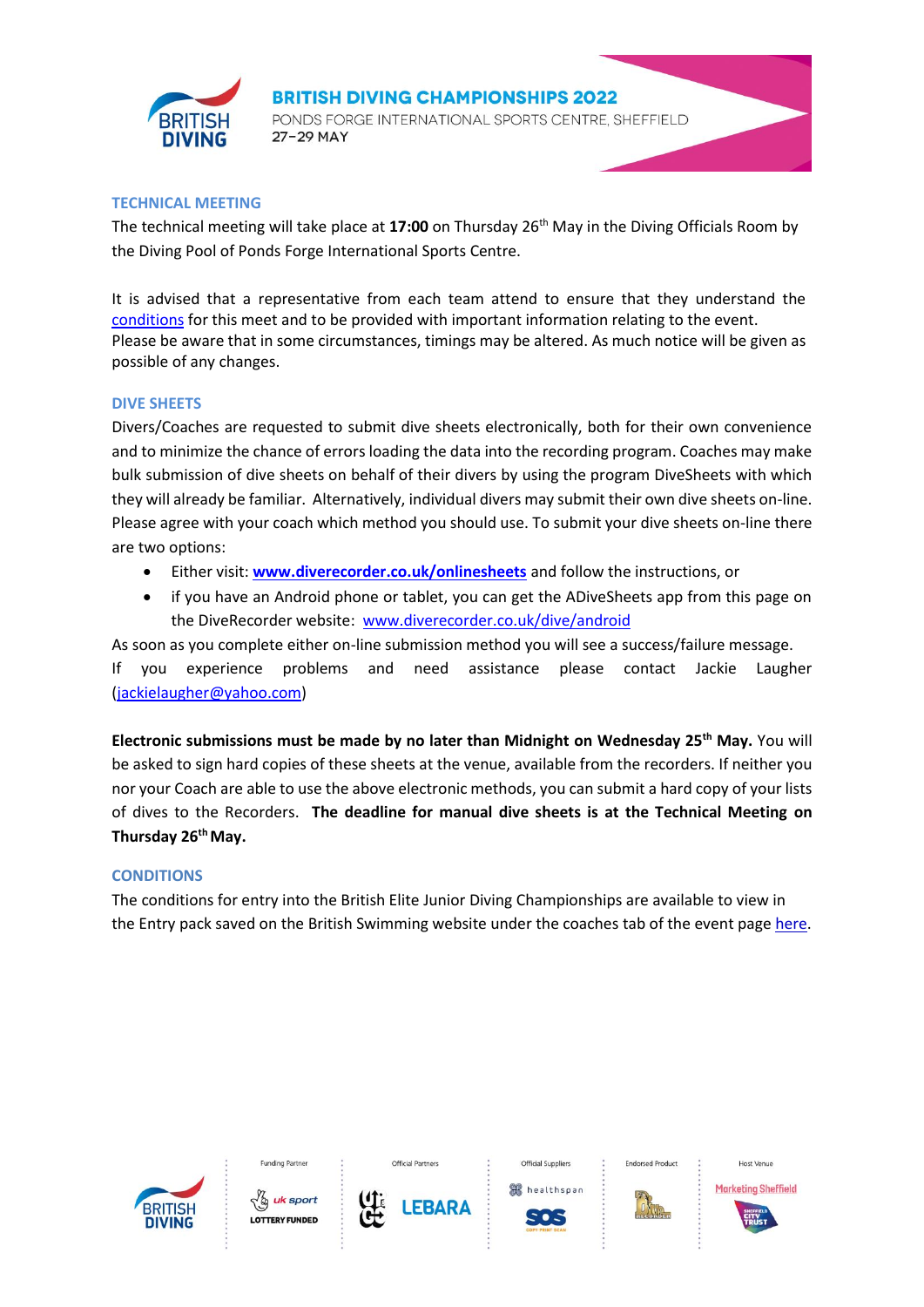

PONDS FORGE INTERNATIONAL SPORTS CENTRE, SHEFFIELD 27-29 MAY

#### **COVID-19**

As you are aware, the British Diving Championships 2022 will take place without any mandatory COVID restrictions in place. However, as you will no doubt be aware, COVID rates have increased significantly since this decision was made. The infection rate is now significant with an estimated 1 in 15 people having COVID this week. Given the number of people involved in the Championships, it is inevitable that COVID cases will appear at the event. British Swimming's priority is the safety of all athletes, staff, volunteers and spectators, as such we kindly ask that you review and take note of the points below:

If you develop any of the symptoms listed below prior to attending the event, then please perform a lateral flow test and do not attend the event if this is positive.

Please take a lateral flow test if you have any of the following symptoms:

- o unexplained fatigue
- o unexplained muscle ache
- o headache
- o new loss of taste or smell
- o sore throat
- o congestion or runny nose
- o fever or chills
- o cough
- o shortness of breath or difficulty breathing

If during the Championships you develop any of the above symptoms, then please take a lateral flow test immediately. If you do not have any lateral flow tests then these can be collected from the front desk in venue (where possible please ask someone to collect this on your behalf). Please note we have a very limited supply of tests available. Please only use these if you do not have your own tests.

We ask, as always, that you adhere to the following as the most effective ways to avoid contracting COVID:

- o Wear a mask when in an enclosed space where social distancing is compromised
- o Wash your hands frequently and use hand sanitiser
- o Socially distance where possible and minimise mixing

Please be aware that as the Coronavirus situation changes this COVID-19 plan will be continuously reviewed and therefore maybe subject to change up until the event. British Swimming will communicate any changes.

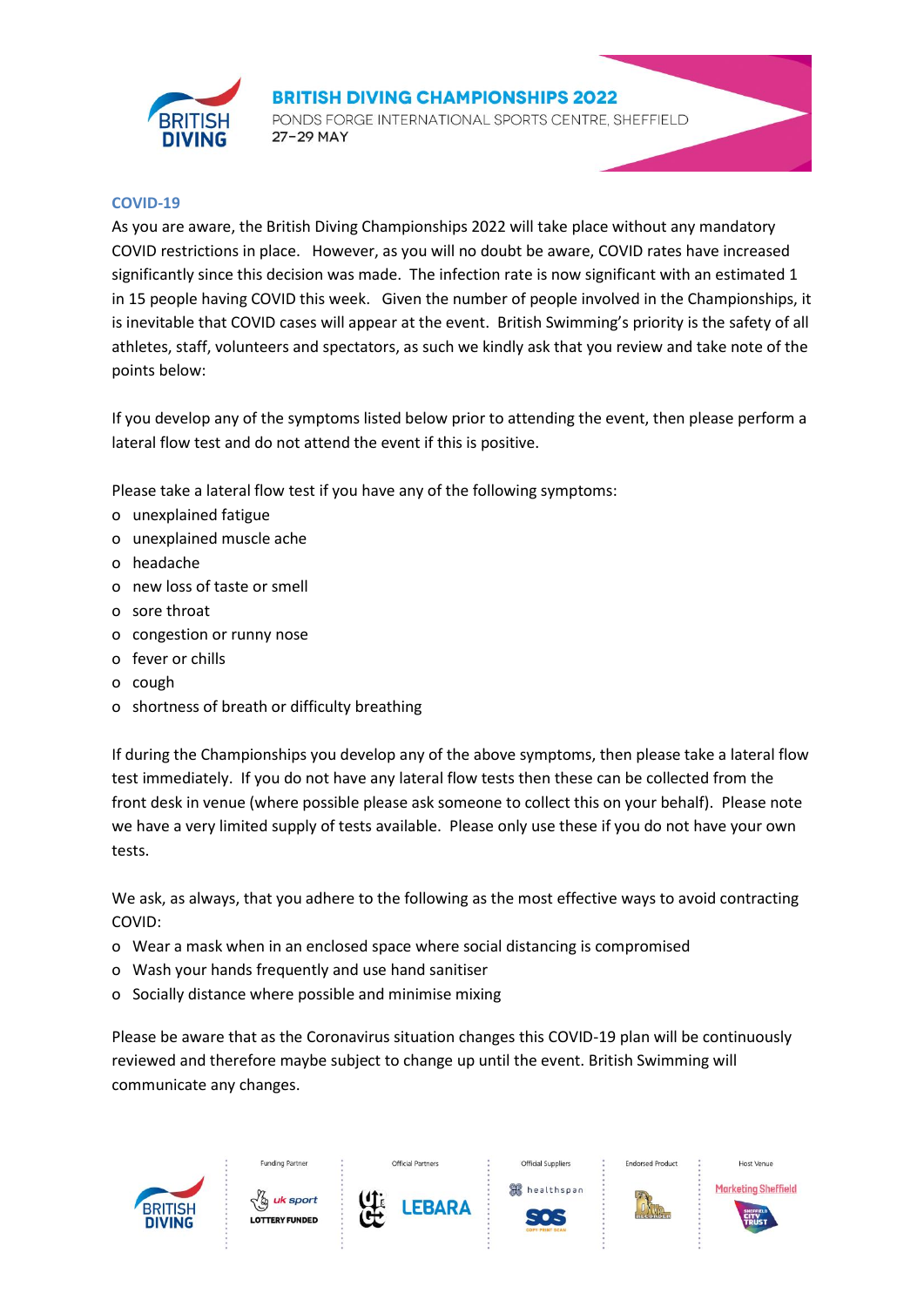

PONDS FORGE INTERNATIONAL SPORTS CENTRE, SHEFFIELD 27-29 MAY

#### **ATHLETE ACCREDITATION**

Accreditation for all competitors and coaches will be photographic. You will have received your accreditation automatically by email at the time of entering the event online. Please print this and bring to the event with you. There will be security present at the event and in order to enter both the seating and field of play area you will need accreditation. If you need to re-print your accrediation onsite a charge of £10 applies. You can resend your accreditation [here.](https://www.swimmingresults.org/events/bsdivingchamps22/divingentryviewerwithaccred.php)

#### **COACH PASSES**

All coaches, chaperones and physiotherapists must have a valid poolside pass to gain access to the pool deck. Coach/chaperone passes are charged at £10 per event and can be purchased [here.](https://www.britishswimming.org/members-resources/coaches-passes/) No late fees apply, however if you do not fulfil the [requirements](https://www.britishswimming.org/members-resources/coaches-passes/) for applications at British Swimming and Swim England events, it may take a considerable time to apply for a DBS, or achieve the required qualifications.

Accreditations will be emailed to you to print out, in the same way that athletes receive theirs. Please ensure you print out your own pass as if you need it printing onsite a charge of £10 applies. Poolside passes can **only** be sold at the event for those who pass all requirements online. Please email [isobel.griffiths@swimming.org](mailto:isobel.griffiths@swimming.org) if you have any queries.

# **Please note that Coaches/Chaperones will not be allowed on poolside without a valid accreditation**

#### **SPECTATOR TICKETS**

Tickets will soon be available to purchase via a ticketing agent. More information on the sale of tickets will be communicated via our [website](https://www.britishswimming.org/) and social media channels – Instagram, Twitter and Facebook.

#### **PHOTOTGRAPHY**

British Swimming are well aware of the wide range of devices including mobile telephones which have photographic and filming capabilities. This enables the capture of both static and moving images. It should be acknowledged that the majority of images taken within a British Swimming setting are appropriate and taken in good faith. However, images of children and adults can be misused, and sharing images widely without consent may betray a confidence or identify of a child or adult, which could present a risk of harm to that individual if common sense procedures are not followed.

Parents and carers of participants under the age of 18 who wish to take images are requested to focus on their own children as much as reasonably possible and to avoid including other children in images, particularly if those images are being shared with family and friends or through social media platforms. Whilst it is acknowledged that parents/carers wish to celebrate the achievements of their own children when taking part in aquatic events, it should be recognised and respected that other parents/carers may not wish for their child's image to be taken and shared in this way.







Official Partners





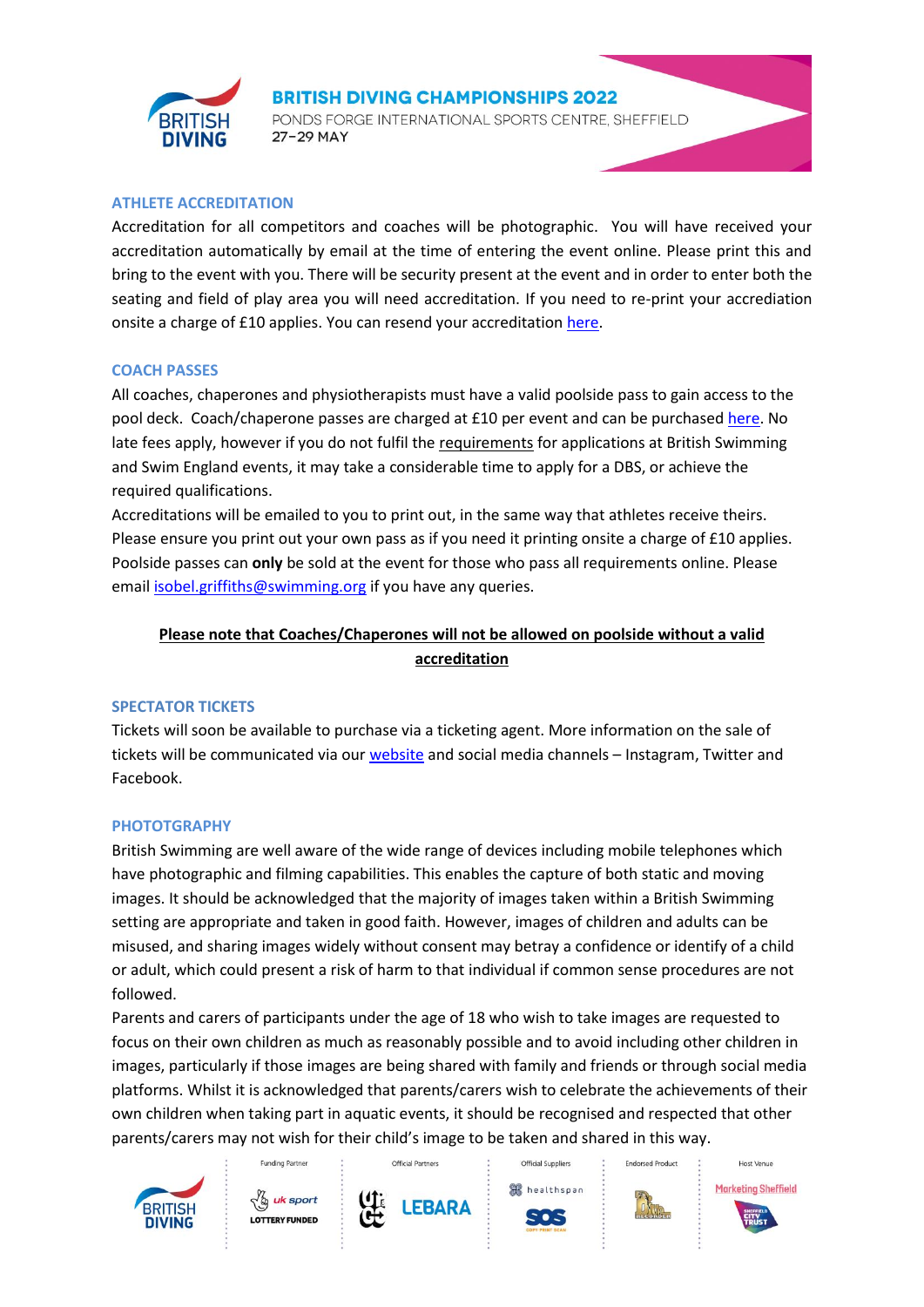

PONDS FORGE INTERNATIONAL SPORTS CENTRE, SHEFFIELD 27-29 MAY

British Swimming encourage all spectators and participants at British Swimming events to make themselves familiar with the photography and filming arrangements for the event and be vigilant during that event.

British Swimming is committed to ensuring that all children who participate in British Swimming activities are able to take part in an enjoyable, safe environment and be safeguarded from harm. If you have any child safeguarding concerns at the event, please contact an Event Officer immediately to disclose your concerns.

#### **PHOTOGRAPHY AND FILMING**

This event may be photographed and static images may be displayed on the British Swimming website www.britishswimming.org. They will be used to promote the sport at this event and events in the future. In addition, British Swimming may use these recordings and images for the purposes of education and training, swimmer analysis, promotion, performance, development and selection and event analysis.

If individuals wish to refuse consent to static photography, please complete the Photography Refusal of Consent Form below and return to British Swimming Events Department.

If you, as a Parent/Guardian/Carer, have concerns about your child being photographed/filmed, please refer to the relevant Home Nation guidance document: Wavepower the ASA Child Safeguarding Policy and Procedures; YPlant the Swim Wales Child Protection Policy; Scottish Swimming Child Protection Policy. If you have any concerns in this area, please contact the Data Protection Officer.

#### **PHOTOGRAPHY REFUSAL FORM**

| Name of Diver:                                  |  |
|-------------------------------------------------|--|
| <b>Membership Number:</b>                       |  |
| <b>Event: British Diving Championships 2022</b> |  |

I refuse permission for the taking and/or publication of images of my child or myself by the event's Official Photographer(s)

| <b>Signed</b>      | (Competitor/Parent/Carer) |
|--------------------|---------------------------|
| <b>Print Name:</b> |                           |
| Date:              |                           |

Please return this form back to: **British Swimming Events Department, SportPark Pavilion 3, 3 Oakwood Drive, Loughborough, LE11 3QF**

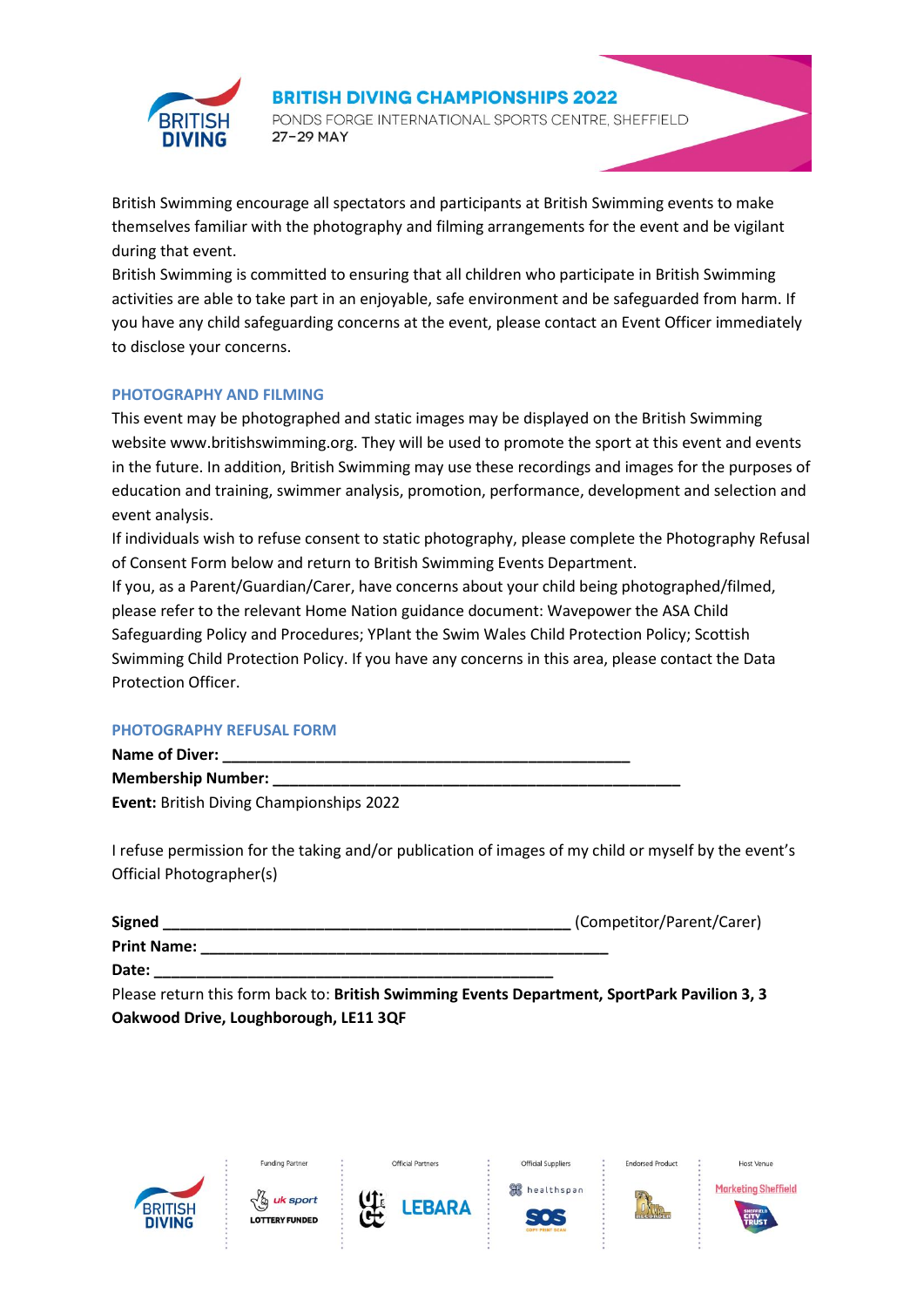

PONDS FORGE INTERNATIONAL SPORTS CENTRE, SHEFFIELD 27-29 MAY

# **ATHLETE ENTRIES**

# **Mens 1m**

| 1.  | Leon      | Baker                 | South Dive A |
|-----|-----------|-----------------------|--------------|
| 2.  | Ross      | <b>Beattie</b>        | Edinburgh Di |
| 3.  | Cameron   | Gammage               | South Dive A |
| 4.  | Todd      | Geggus                | Southend D   |
| 5.  | James     | Heatly                | Edinburgh Di |
| 6.  | Jordan    | Houlden               | Co Shef Dive |
| 7.  | Tyler     | Humphreys             | Dive London  |
| 8.  | Yona      | Knight-Wisdom Jamaica |              |
| 9.  | Connor    | Lano                  | Southend D   |
| 10. | Jack      | Laugher               | Co Leeds DC  |
| 11. | Robbie    | Lee                   | South Dive A |
| 12. | Danny     | Mabbott               | Edinburgh Di |
| 13. | Jake      | Passmore              | Co Leeds DC  |
| 14. | Romano    | Wang                  | Crystal P DC |
| 15. | Oscar     | Willcox               | Co Shef Dive |
| 16. | Francesco | Porco                 | Italy        |
| 17. | Lorenzo   | Marsaglia             | Italy        |
| 18. | Giovanni  | Tocci                 | Italy        |
|     |           |                       |              |

# **Womens 1m**

| 1.  | Tilly         | Brown      | South Dive A        |
|-----|---------------|------------|---------------------|
| 2.  | Katie         | Burton     | Co Leeds DC         |
| 3.  | Clare         | Cryan      | Co Shef Dive        |
| 4.  | Callie        | Eaglestone | Co Leeds DC         |
| 5.  | Yasmin        | Harper     | Co Shef Dive        |
| 6.  | Richelle      | Houlden    | Co Shef Dive        |
| 7.  | Maya          | Kutty      | South Dive A        |
| 8.  | Elizabeth     | Powley     | Co Leeds DC         |
| 9.  | Holly         | Prasanto   | Co Shef Dive        |
| 10. | Grace         | Reid       | Dive London         |
| 11. | Amy           | Rollinson  | <b>Luton Diving</b> |
| 12. | <b>Brooke</b> | Ryan       | Crystal Palace DC   |
| 13. | Evie          | Smith      | Crystal Palace DC   |
| 14. | Holly         | Waxman     | Co Leeds DC         |
| 15. | Elettra       | Neroni     | Italy               |
| 16. | Elisa         | Pizzini    | Italy               |





Funding Partner



Official Partners

healthspan **SOS** 

Official Suppliers

**Endorsed Product** 

 $\cdot$ 



Host Venue **Marketing Sheffield** 

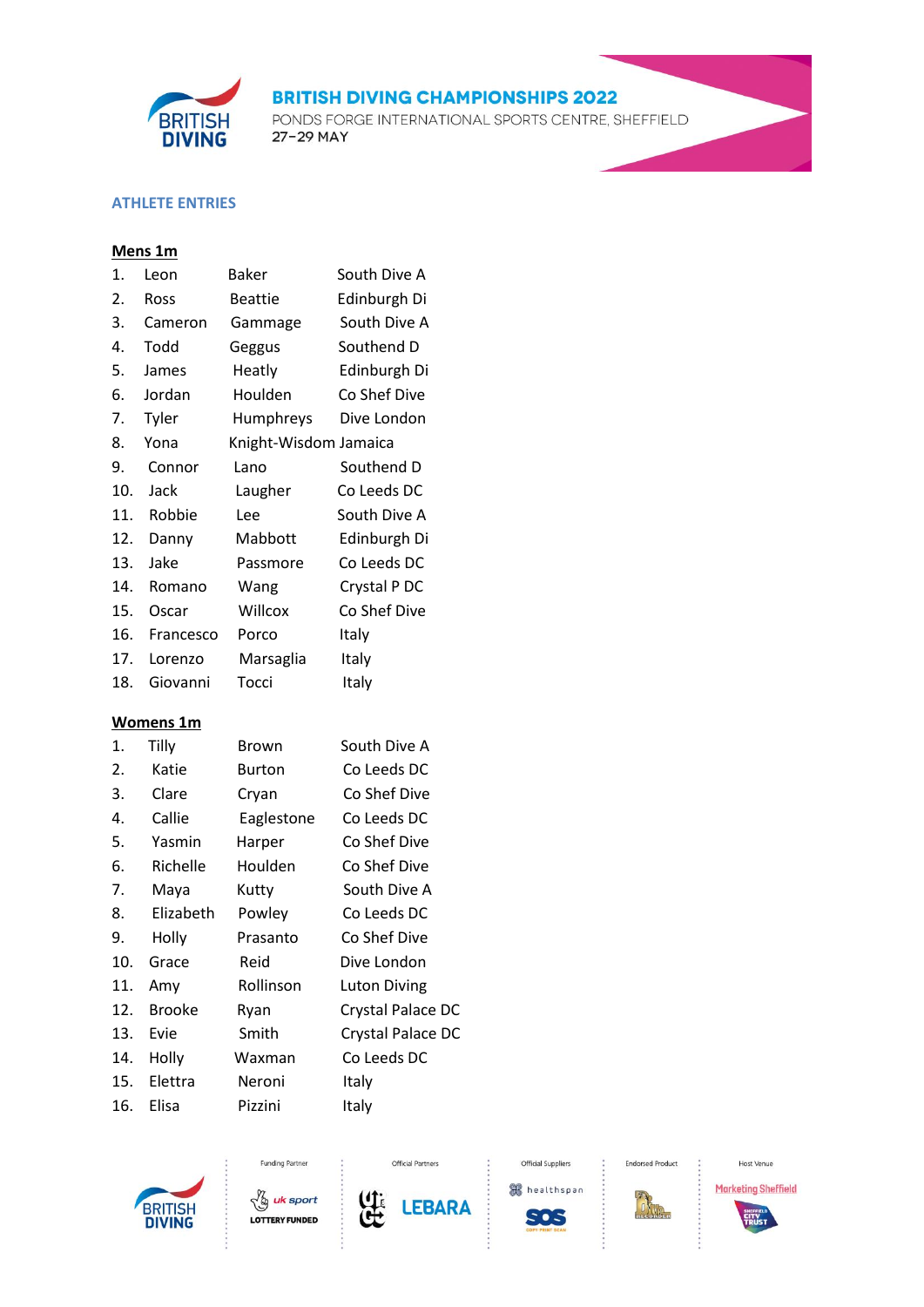

PONDS FORGE INTERNATIONAL SPORTS CENTRE, SHEFFIELD 27-29 MAY

| 17. Elena | Bertocchi | Italy        |
|-----------|-----------|--------------|
| 18. Clara | Kerr      | Edinburgh Di |

# **Womens 10m Platform Synchro**

| 1. | Robyn   | <b>Birch</b>                   | Dive London  |
|----|---------|--------------------------------|--------------|
|    | Emily   | Martin                         | Dive London  |
| 2. | Eden    | Cheng                          | Dive London  |
|    | Andrea  | Spendolini-Sirieix Dive London |              |
| 3. | Libby   | Duke                           | Edinburgh Di |
|    | Ellen   | Gillespie                      | Edinburgh Di |
| 4. | Lois    | Toulson                        | Co Leeds DC  |
|    | Maisie  | Bond                           | Co Shef Dive |
| 5. | Maia    | <b>Biginelli</b>               | Italy        |
|    | Elettra | Neroni                         | Italy        |

#### **Mens 3m Synchro**

| 1. | Leon        | <b>Baker</b>   | South Dive A |
|----|-------------|----------------|--------------|
|    | Hugo        | <b>Thomas</b>  | Dive London  |
| 2. | <b>Ross</b> | <b>Beattie</b> | Edinburgh Di |
|    | James       | Heatly         | Edinburgh Di |
| 3. | Lucas       | Clayton        | Dive London  |
|    | Connor      | Lano           | Southend Di  |
| 4. | Todd        | Geggus         | Southend Di  |
|    | Oscar       | Willcox        | Co Shef Dive |
| 5. | Anthony     | Harding        | Co Leeds DC  |
|    | Jack        | Laugher        | Co Leeds DC  |
| 6. | Lorenzo     | Marsaglia      | Italy        |
|    | Giovanni    | Tocci          | Italy        |

#### **Mens 3m**

| 1.  | Leon    | <b>Baker</b>           | South Dive A            |
|-----|---------|------------------------|-------------------------|
| 2.  | Ross    | <b>Beattie</b>         | Edinburgh Di            |
| 3.  | Cameron | Gammage                | South Dive A            |
| 4.  | hboT    | Geggus                 | Southend D              |
| 5.  | Daniel  | Goodfellow             | Co Leeds DC             |
| 6.  | James   | Heatly                 | Edinburgh Di            |
| 7.  | Jordan  | Houlden                | Co Shef Dive            |
| 8.  | Tyler   | Humphreys              | Dive London             |
| 9.  | Yona    | Knight-Wisdom Jamaica  |                         |
| 10. | Connor  | Lano                   | Southend Di             |
| 11. | Jack    | Laugher                | Co Leeds DC             |
|     |         | <b>Funding Partner</b> | <b>Official Partner</b> |
|     |         |                        |                         |









Official Suppliers

**Endorsed Product**  $\cdot$ 

不



Host Venue



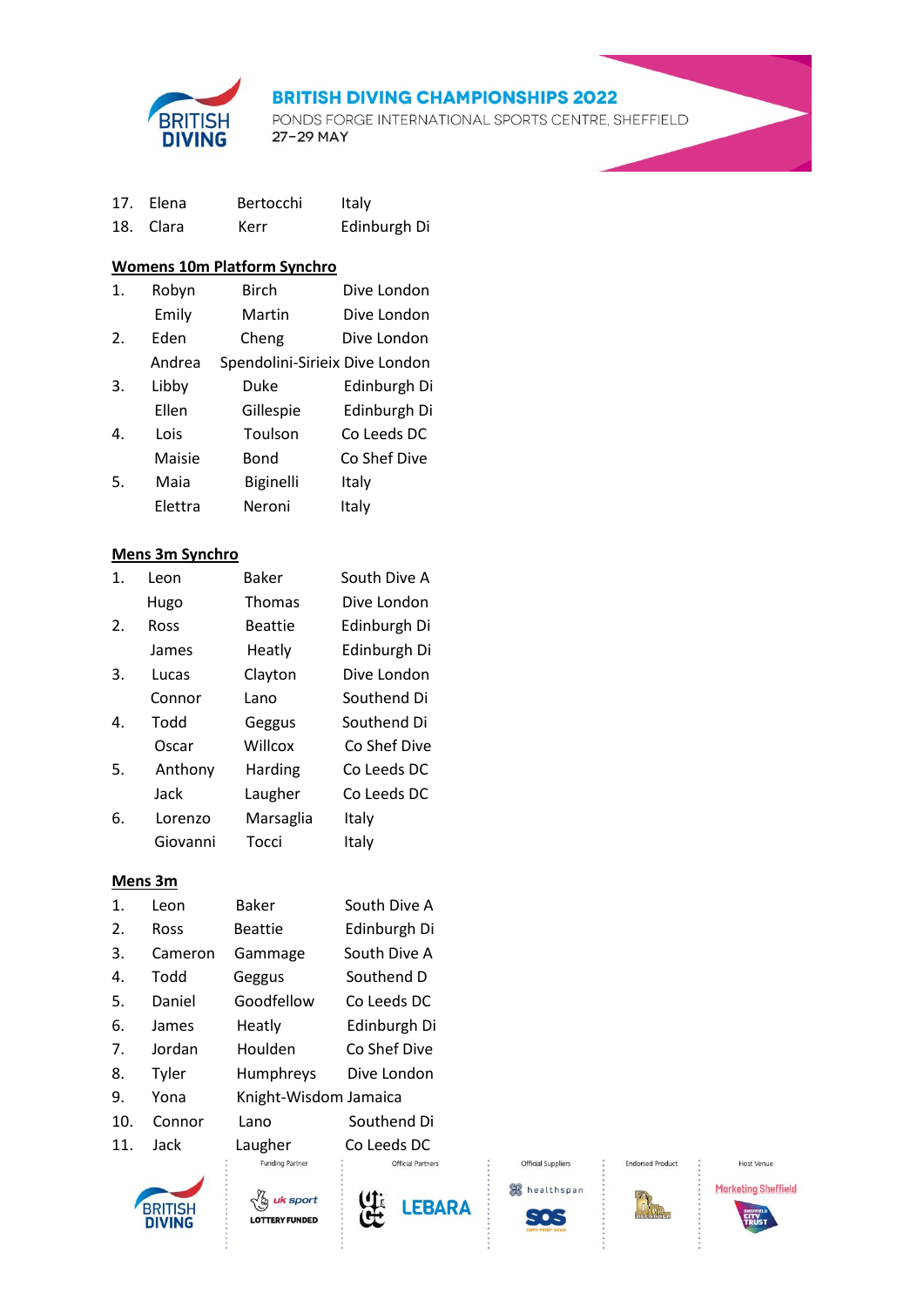

PONDS FORGE INTERNATIONAL SPORTS CENTRE, SHEFFIELD 27-29 MAY

| 12. | Danny     | Mabbott       | Edinburgh Di      |
|-----|-----------|---------------|-------------------|
| 13. | Jake      | Passmore      | Co Leeds DC       |
| 14. | Declan    | Rogan         | Co Shef Di        |
| 15. | Joe       | Stocking      | Co Leeds DC       |
| 16. | Hugo      | <b>Thomas</b> | Dive London       |
| 17. | Roman     | Wang          | Crystal Palace DC |
| 18. | Oscar     | Willcox       | Co Shef Dive      |
| 19. | Francesco | Porco         | Italy             |
| 20. | Lorenzo   | Marsaglia     | Italy             |
| 21. | Giovanni  | Tocci         | Italy             |

#### **Womens 10m Platform**

| 1.  | Grace     | Ally                  | Co Shef Dive                         |
|-----|-----------|-----------------------|--------------------------------------|
| 2.  | Robyn     | Birch                 | Dive London                          |
| 3.  | Eden      | Cheng                 | Dive London                          |
| 4.  | Libby     | Duke                  | Edinburgh Di                         |
| 5.  | Andrea    |                       | Spendolini-Sirieix Crystal Palace DC |
| 6.  | Sephora   | Ford                  | Co Shef Dive                         |
| 7.  | Katie     | Garner                | Co Shef Dive                         |
| 8.  | Ellen     | Gillespie             | Edinburgh Di                         |
| 9.  | Lucy      | <b>Hawkins</b>        | Co Shef Dive                         |
| 10. | Juliette  | John                  | Crystal Palace DC                    |
| 11. | Chloe     | Johnson               | Co Leeds DC                          |
| 12. | Emily     | Martin                | Dive London                          |
| 13. | Gemma     | McArthur              | Edinburgh Di                         |
| 14. | Tia       | <b>McGarry</b>        | Co Shef Dive                         |
| 15. | Hannah    | Newbrook              | Dive London                          |
| 16. | Lois      | Toulson               | Co Leeds DC                          |
| 17. | Josephine | <b>Zillig</b>         | Dive London                          |
| 18. | Maia      | Biginelli             | Italy                                |
| 19. | Sarah     | Jodoin di Maria Italy |                                      |

#### **Mens 10m Platform Synchro**

| 1. | Ben     | Cutmore   | Dive London |
|----|---------|-----------|-------------|
|    | Kyle    | Kothari   | Dive London |
| 2. | Matthew | Dixon     | Dive London |
|    | Euan    | Mccabe    | Plymouth DC |
| 3. | Matthew | Lee       | Dive London |
|    | Noah    | Williams  | Dive London |
| 4. | Eduard  | Timbretti | Italy       |
|    |         |           |             |

Andreas Sargent Larsen Italy<br>Euroding Partner







Official Partners

healthspan SOS

Official Suppliers

 $\ddot{\cdot}$ 

**Endorsed Product** 

 $\mathbb{R}$ 



Host Venue **Marketing Sheffield** 

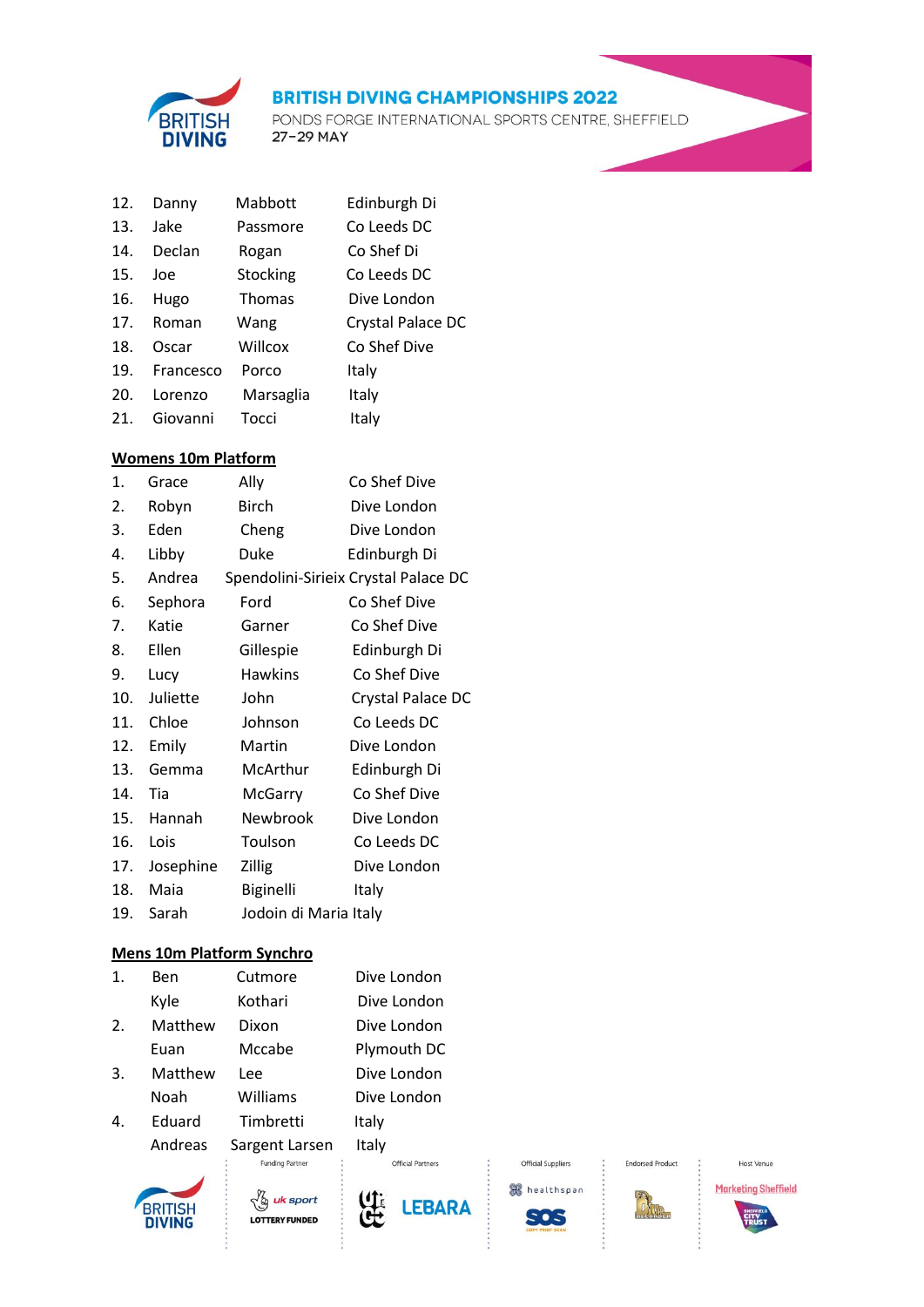PONDS FORGE INTERNATIONAL SPORTS CENTRE, SHEFFIELD 27-29 MAY

# **Womens 3m Synchro**

**BRITISH**<br>**DIVING** 

| 1. | Tilly  | <b>Brown</b>          | South Dive A        |
|----|--------|-----------------------|---------------------|
|    | Evie   | Smith                 | Crystal Palace DC   |
| 2. | Callie | Eaglestone            | Co Leeds DC         |
|    | Maya   | Kutty                 | South Dive A        |
| 3. | Amy    | Rollinson             | <b>Luton Diving</b> |
|    |        | Desharne Bent-Ashmeil | Dive London         |
|    |        |                       |                     |

#### **Womens 3m**

| 1.  | Tilly         | Brown      | South Dive A        |
|-----|---------------|------------|---------------------|
| 2.  | Clare         | Cryan      | Co Shef Dive        |
| 3.  | Callie        | Eaglestone | Co Leeds DC         |
| 4.  | Katie         | Garner     | Co Shef Dive        |
| 5.  | Ellen         | Gillespie  | Edinburgh Di        |
| 6.  | Yasmin        | Harper     | Co Shef Dive        |
| 7.  | Richelle      | Houlden    | Co Shef Dive        |
| 8.  | Maya          | Kutty      | South Dive A        |
| 9.  | Elizabeth     | Powley     | Co Leeds DC         |
| 10. | Holly         | Prasanto   | Co Shef Dive        |
| 11. | Grace         | Reid       | Dive London         |
| 12. | Amy           | Rollinson  | <b>Luton Diving</b> |
| 13. | <b>Brooke</b> | Ryan       | Crystal Palace DC   |
| 14. | Evie          | Smith      | Crystal Palace DC   |
| 15. | Elisa         | Pizzini    | Italy               |
| 16. | Elena         | Bertocchi  | Italy               |
| 17. | Clara         | Kerr       | Edinburgh Di        |

#### **Mens 10m Platform**

| 1.  | Ben     | Cutmore                      | Dive London              |
|-----|---------|------------------------------|--------------------------|
| 2.  | Matthew | Dixon                        | Dive London              |
| 3.  | Kyle    | Kothari                      | Dive London              |
| 4.  | Matthew | Lee                          | Dive London              |
| 5.  | Robbie  | Lee                          | South Dive A             |
| 6.  | Euan    | Mccabe                       | Plymouth DC              |
| 7.  | Angus   | Menmuir                      | Edinburgh Di             |
| 8.  | Declan  | Rogan                        | Co Shef Dive             |
| 9.  | Joe     | Stocking                     | Co Leeds DC              |
| 10. | Isaac   | True An Marsden Co Shef Dive |                          |
| 11. | Romano  | Wang                         | Crystal P DC             |
|     |         | <b>Funding Partner</b>       | <b>Official Partners</b> |









Official Suppliers

**Endorsed Product**  $\sim$ 

**The Contract** 





**Marketing Sheffield**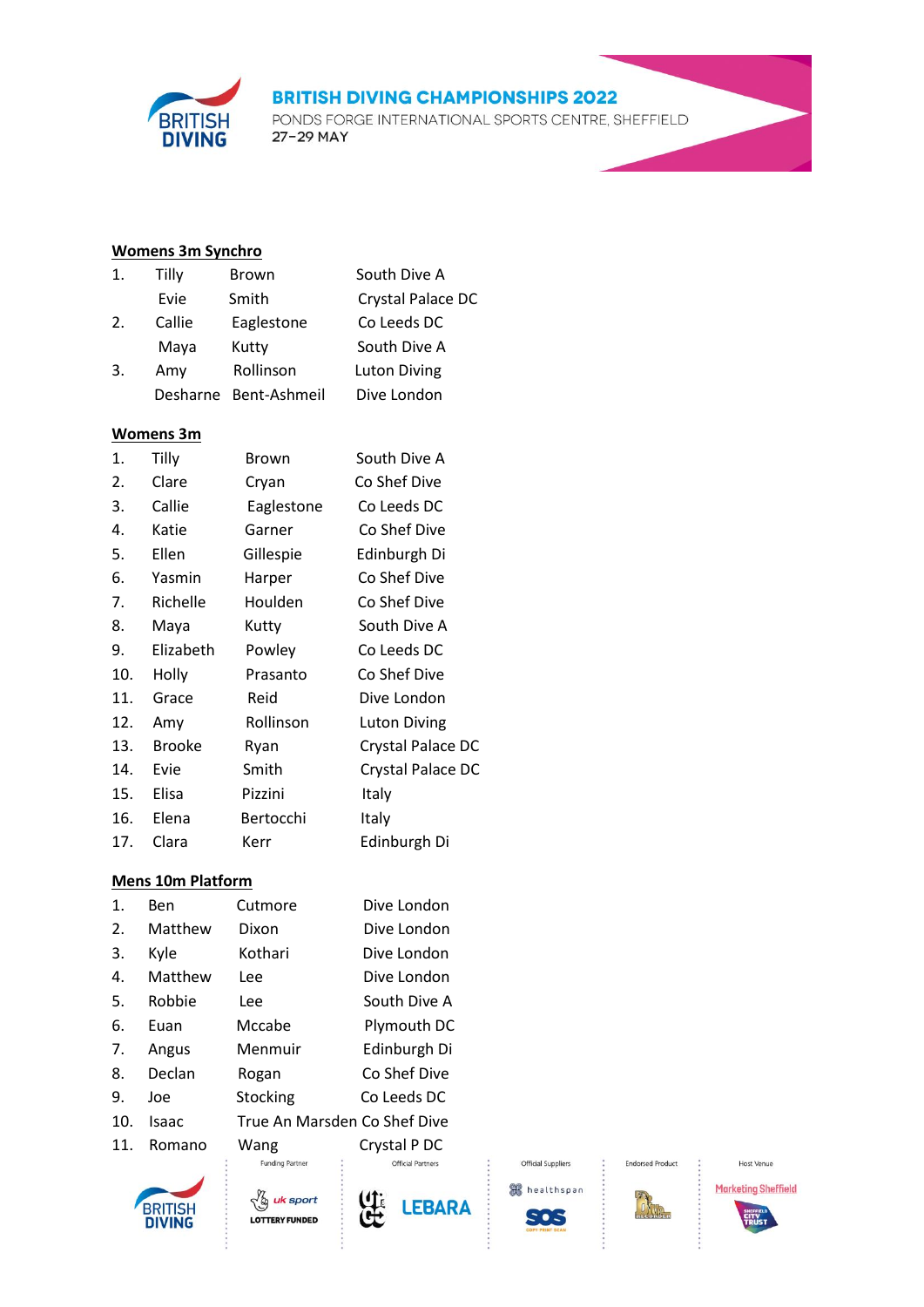

PONDS FORGE INTERNATIONAL SPORTS CENTRE, SHEFFIELD 27-29 MAY

- 12. Noah Williams Dive London
- 13. Riccardo Giovanni Italy
- 14. Eduard Timbretti Italy
- 15. Andreas Sargent Larsen Italy



Funding Partner





Official Partners



Official Suppliers

**Endorsed Product** 



BRA

Host Venue

**Marketing Sheffield**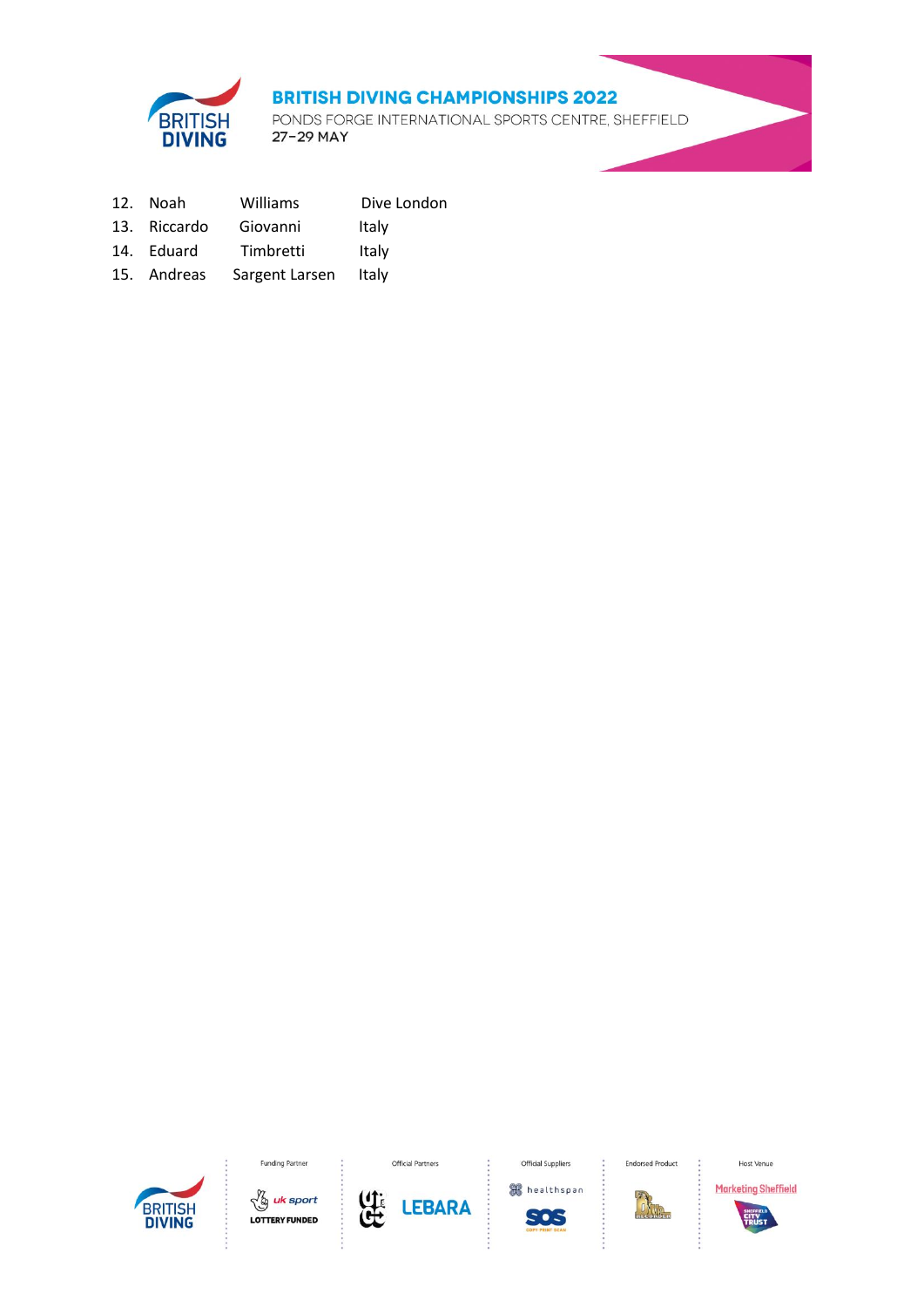

#### **2022 British Diving Championships Training Groups by Club**

| <b>CLUBS</b>                                                                                           | <b>Group Number</b> |
|--------------------------------------------------------------------------------------------------------|---------------------|
| Co Leeds                                                                                               |                     |
| Edinburgh/Jamaica                                                                                      | 1                   |
| Southampton                                                                                            | 1                   |
| <b>Crystal Palace</b>                                                                                  | 1                   |
| DLAC <sub>1</sub>                                                                                      | $\overline{2}$      |
| Co Sheffield                                                                                           | $\overline{2}$      |
| Southend                                                                                               | $\overline{2}$      |
| Luton                                                                                                  | $\overline{2}$      |
| Italy                                                                                                  | 3                   |
| DLAC <sub>2</sub>                                                                                      | 3                   |
| Plymouth                                                                                               | 3                   |
| Appendix 1. Training groups and times for 24 <sup>th</sup> , 25 <sup>th</sup> and 26 <sup>th</sup> May |                     |

### **2022 British Diving Championships Club Training Times by Group**

|                                                   |                                                                           |         | <b>Dry Dive</b>                           |                                                                          | Pool                    |                                                                         |
|---------------------------------------------------|---------------------------------------------------------------------------|---------|-------------------------------------------|--------------------------------------------------------------------------|-------------------------|-------------------------------------------------------------------------|
| <b>Tuesday 24th May</b><br><b>Morning Session</b> |                                                                           | Group 1 | $8.15$ am $- 9.00$ am                     |                                                                          | $9.00$ am - 10.15am     |                                                                         |
|                                                   |                                                                           | Group 2 | $9.30$ am - 10.15am                       |                                                                          | 10.15am - 11.30am       |                                                                         |
| BRITISH<br><b>DIVING</b>                          | <b>Funding Partner</b><br>uk sport<br>$\sqrt{9}$<br><b>LOTTERY FUNDED</b> | 4       | <b>Official Partners</b><br><b>LEBARA</b> | <b>Official Suppliers</b><br>黑<br>healthspan<br>- • -<br>CORY PRINT SCAN | <b>Endorsed Product</b> | <b>Host Venue</b><br><b>Marketing Sheffield</b><br><b>CITY</b><br>TRUST |